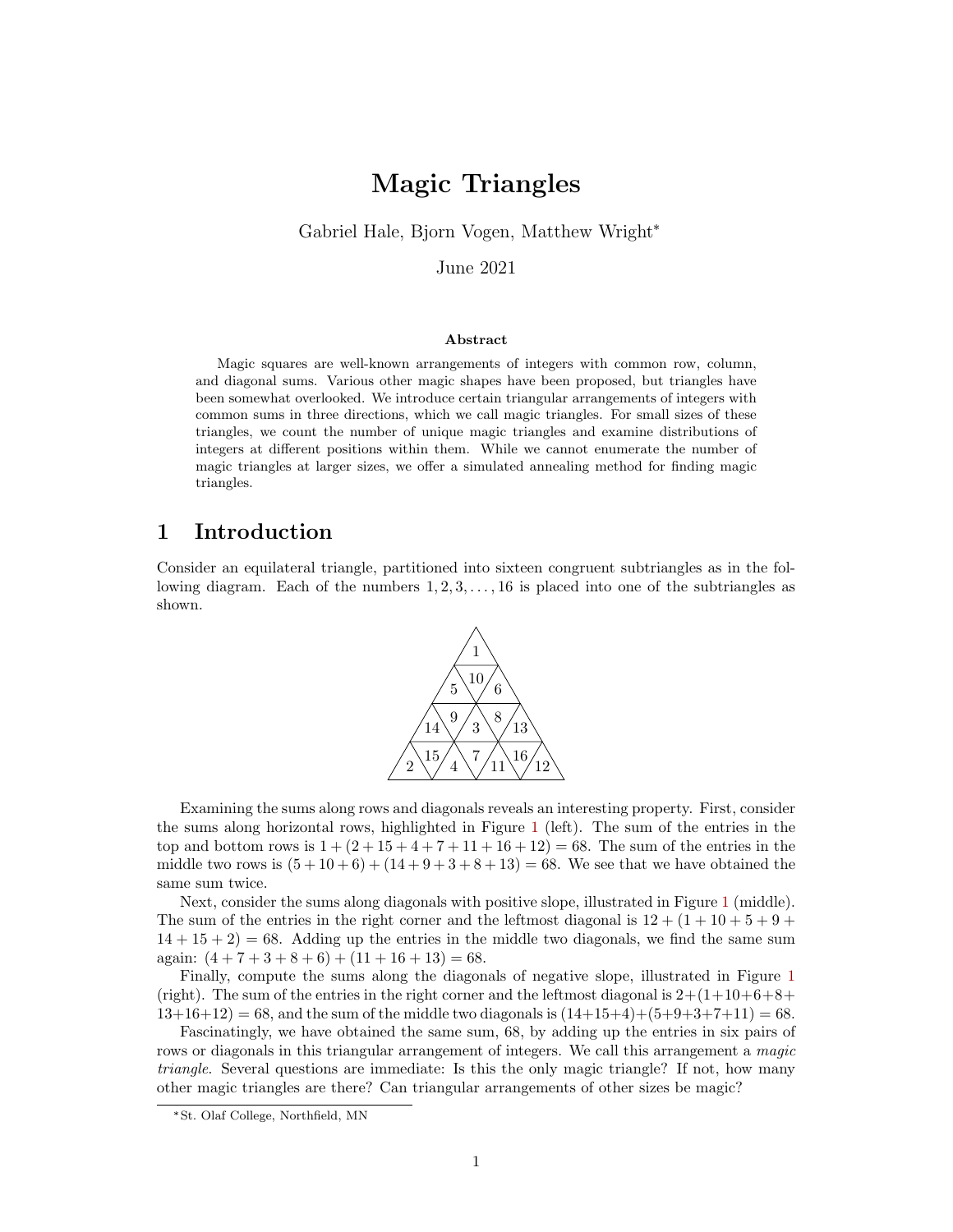<span id="page-1-0"></span>

Figure 1: Horizontal, positive slope, and negative slope sums.

While magic squares and other magic shapes have been studied extensively, we are not aware of any literature dealing with the triangular arrangement and sums described above. Among the three regular polygons that tile the plane, magic squares are well known and there is a unique magic hexagon [\[6\]](#page-7-0), but magic triangles have scarcely been considered. Indeed, the term "magic triangle" seems to refer most commonly to *perimeter magic triangles*—arrangements of integers along the perimeter of a triangle, such that the sums along each side of the triangle are the same [\[7\]](#page-7-1). For instance, in his classic "Magic Designs" article, Robert Ely discusses certain triangular arrangements, but does not suggest the sums that we study in this article [\[1\]](#page-7-2). Nor does our concept appear in Clifford Pickover's encyclopedic work on magic squares, circles, and stars [\[4\]](#page-7-3). Our magic triangles fill a gap in the literature on magic shapes.

### 2 Magic triangle definition

<span id="page-1-1"></span>To define a *magic triangle*, we formalize the example above. Let  $n$  be a positive integer and consider an equilateral triangle partitioned into  $n^2$  subtriangles, as shown in Figure [2.](#page-1-1) Place the integers  $1, 2, \ldots, n^2$  into the subtriangles. We label these entries  $a_1, a_2, \ldots, a_{n^2}$  as in the figure, choosing (somewhat arbitrarily) to index the entries from left-to-right, bottom-to-top. We emphasize that  $(a_1, a_2, \ldots, a_{n^2})$  may be any permutation of  $1, 2, \ldots, n^2$ .



**Figure 2:** Entries and rows of an  $n$ -level triangle.

Observe that there are  $n$  rows of subtriangles, as labeled in Figure [2.](#page-1-1) For an integer  $k \in \{1, \ldots, n\}$ , let  $r_k$  be the sum of the entries in row k. We then define the horizontal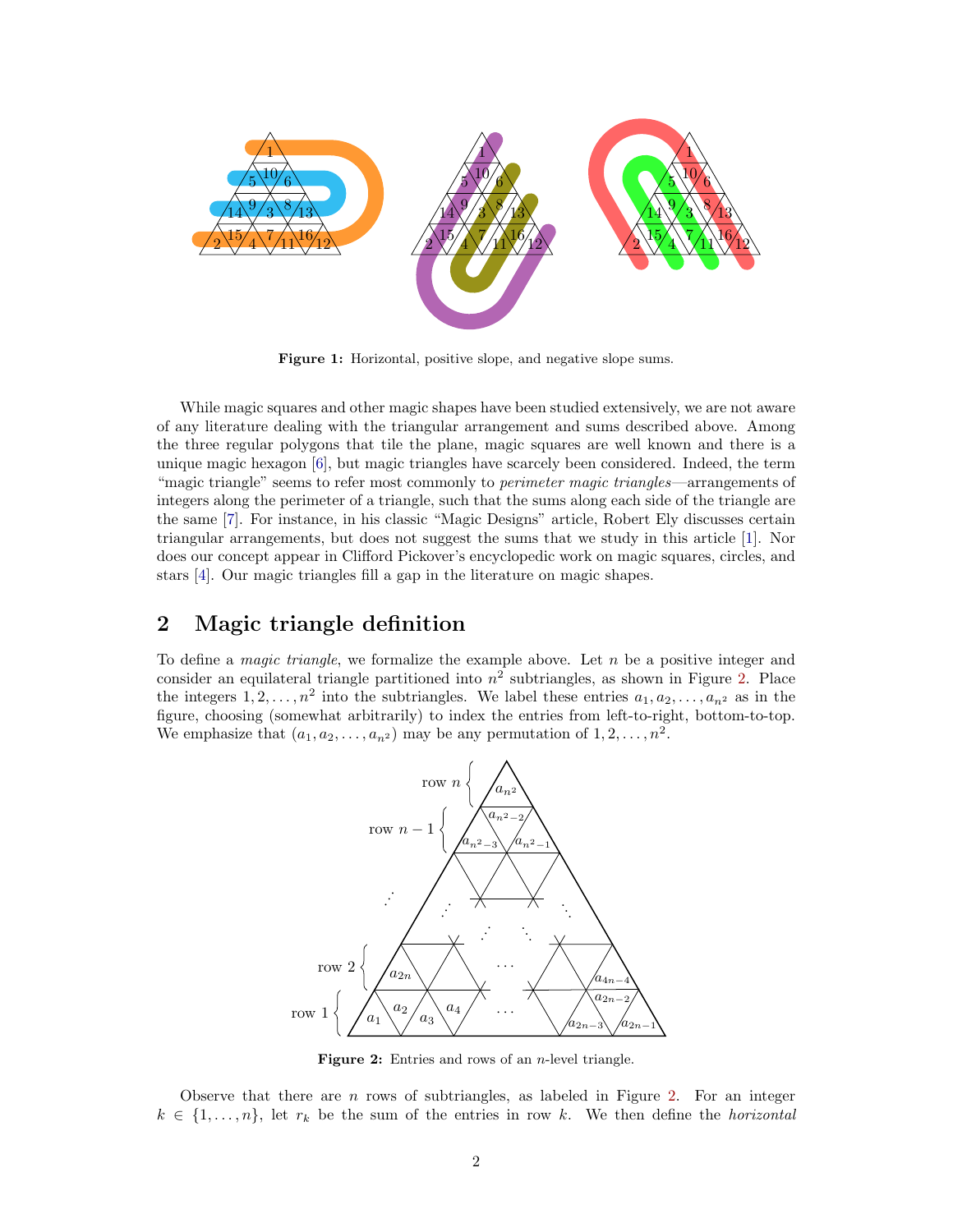sums  $h_k = r_k + r_{n-k}$ . By symmetry,  $h_k = h_{n-k}$ . If n is odd, then the "middle" horizontal sum is twice the sum of the entries in the middle row of the large triangle:  $h_{\frac{n+1}{2}} = 2r_{\frac{n+1}{2}}$ . All other horizontal sums are sums of  $n$  distinct integers in the large triangle.

Adding up all of the horizontal sums,  $h_1 + \cdots + h_n$ , we add each entry in the triangle exactly twice. That is,

$$
\sum_{k=1}^{n} h_k = 2 \sum_{i=1}^{n^2} a_i = 2 \sum_{i=1}^{n^2} i = 2 \cdot \frac{n^2(n^2+1)}{2} = n^2(n^2+1).
$$

Thus, if all of the  $n$  horizontal sums are to be equal, it must be that they are each equal to  $n(n^2+1)$ . Since  $h_k = h_{n-k}$ , it suffices to require that

$$
h_1 = h_2 = \dots = h_{\lceil \frac{n}{2} \rceil} = n(n^2 + 1),
$$

where  $\lceil \frac{n}{2} \rceil$  denotes the smallest integer greater than or equal to  $\frac{n}{2}$ .

We similarly define positive slope sums  $p_1, \ldots, p_n$  and negative slope sums  $q_1, \ldots, q_n$ . Rather than defining these sums in terms of the indexes in Figure [2,](#page-1-1) we approach them by rotating the triangular arrangement 120°. Specifically, rotating the triangular arrangement 120° counterclockwise makes the positive slope diagonals become horizontal; the  $p_k$  can be defined as the horizontal sums of this rotated arrangement. Likewise, rotating the original triangular arrangement 120 $\textdegree$  clockwise makes the negative slope diagonals become horizontal; the  $q_k$  can be defined as the horizontal sums of this rotated arrangement. The positive and negative slope sums generalize the sums illustrated in the middle and right diagrams, respectively, in Figure [1.](#page-1-0)

This leads to our formal definition of a magic triangle:

**Definition.** A triangular arrangement of  $1, 2, ..., n^2$  is an *n*-level magic triangle if the horizontal, positive slope, and negative slope sums are all equal. That is, if  $h_k = p_k = q_k = n(n^2 + 1)$ for all  $k \in \{1, 2, \ldots, \lceil \frac{n}{2} \rceil\}.$ 

### 3 How many magic triangles?

How many *n*-level magic triangles are there, for each positive integer  $n$ ? While this is a difficult question for large  $n$ , we provide answers for a few small  $n$ .

We count magic triangles up to symmetry, meaning that we do not distinguish between rotations and reflections of a given triangular arrangement. Specifically, any triangular arrangement can be flipped across each of its altitudes and rotated 120° clockwise or counterclockwise, producing six arrangements that we regard as the same up to symmetry. Let  $T_n$  denote the number of n-level magic triangles, up to symmetry.

First, the  $n = 1$  case is trivial: there is only one triangle containing the integer 1, which is magic, so  $T_1 = 1$ .

The  $n = 2$  case provides a simple illustration of symmetry. A 2-level triangle has only one horizontal sum, one positive slope sum, and one negative slope sum. Thus, each of the integers 1, 2, 3, 4 is a part of each sum, so clearly any arrangement of these integers yields a magic triangle. Labeling the four entries as in Figure [3](#page-3-0) (left), we can count up to symmetry by fixing the relative order of the corner entries, such as  $a_1 < a_3 < a_4$ . With this constraint, we find the four arrangements shown in Figure [3](#page-3-0) (right), and thus  $T_2 = 4$ .

Alternatively, there are  $4! = 24$  unconstrained permutations of the four entries in the 2-level triangle. Dividing by the number of symmetries of a triangle gives  $T_2 = \frac{4!}{6} = 4$ .

#### 3-level triangles

The  $n = 3$  case is the smallest case in which not every triangular arrangement is magic. While we could consider all 9! arrangements in an exhaustive search, the geometry of the triangle allows us to reduce the work required to count 3-level magic triangles.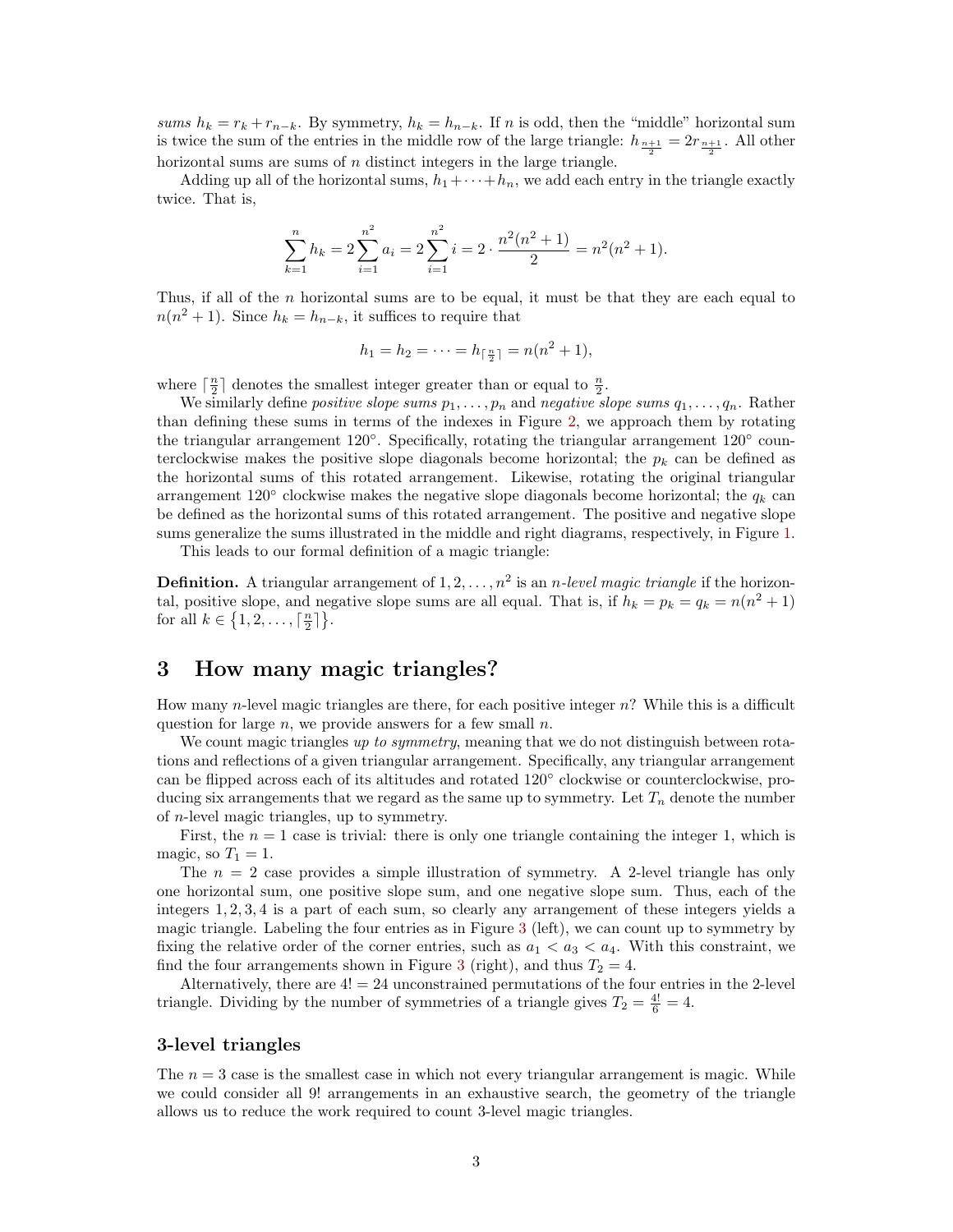<span id="page-3-0"></span>

Figure 3: The four entries of a 2-level triangle, and the four 2-level magic triangles, up to symmetry.

A 3-level magic triangle must satisfy two sums in each direction (horizontal, positive slope, and negative slope). For instance, the horizontal sums must satisfy  $h_1 = h_2 = 30$ . However, it suffices to focus on the middle row each direction: if we guarantee that the middle row sum is  $a_6 + a_7 + a_8 = 15$ , then  $h_2 = 30$  because  $h_2$  is twice the sum of the middle row. Since the sum of all entries in the triangle is 45, if  $h_2 = 30$  then it follows that  $h_1 = 30$  as well.

Thus, we want the sum of the entries in the middle row of the triangle, in each direction, to equal 15. This leads us to focus on the "central hexagon"—the six non-corner entries of the triangle, displayed at right in Figure [4.](#page-3-1) The three middle rows (highlighted in Figure [4\)](#page-3-1) are comprised of entries in this central hexagon. We have a magic triangle exactly when

<span id="page-3-2"></span>
$$
a_6 + a_7 + a_8 = a_3 + a_4 + a_8 = a_2 + a_3 + a_6 = 15.
$$
 (1)

The three sums in Equation [\(1\)](#page-3-2) impose the symmetries of a triangle on to the central hexagon, illustrated by the highlighed triangle in Figure [4](#page-3-1) (right). We count solutions up to these symmetries by imposing the additional requirement  $a_3 < a_6 < a_8$ . By exhaustively checking sets of six unique integers from  $\{1, \ldots, 9\}$ , we find 16 solutions. Each of the 16 solutions can be flipped and rotated 6 ways within the central hexagon, for a total of 96 solutions to Equation [\(1\)](#page-3-2).

<span id="page-3-1"></span>Any solution to Equation [\(1\)](#page-3-2) extends to a magic triangle by placing the three integers not in the central hexagon into the corner entries of the triangle. By requiring the ordering  $a_1 < a_5 < a_9$  on the corners of the triangle, we have a bijection between 3-level magic triangles up to symmetry and solutions to Equation [\(1\)](#page-3-2). Therefore,  $T_3 = 96$ .



Figure 4: A 3-level triangle and its central hexagon with three sums highlighted.

#### 4-level triangles

The  $n = 4$  case involves 16 integers that can be arranged in 16!  $\approx 2 \times 10^{13}$  ways, which is too many for us to consider exhaustively. As in the previous case, the geometry of the triangle allows us to reduce the search space and determine  $T_4$ .

As before, we temporarily ignore the corner entries and focus on the central hexagon. The central hexagon is now not a regular hexagon, but consists of the 13 entries shown at right in Figure [5.](#page-4-0) We seek to assign integers to the central hexagon entries in a way that satisfies the magic triangle sums  $h_2 = p_2 = q_2 = 68$ , but we impose additional requirements to limit the number of possibilities that we must check.

Within the central hexagon, we notice that three groups of three entries always appear together in the sums that define the magic triangle. For example,  $a_3$ ,  $a_4$ ,  $a_5$  occur together in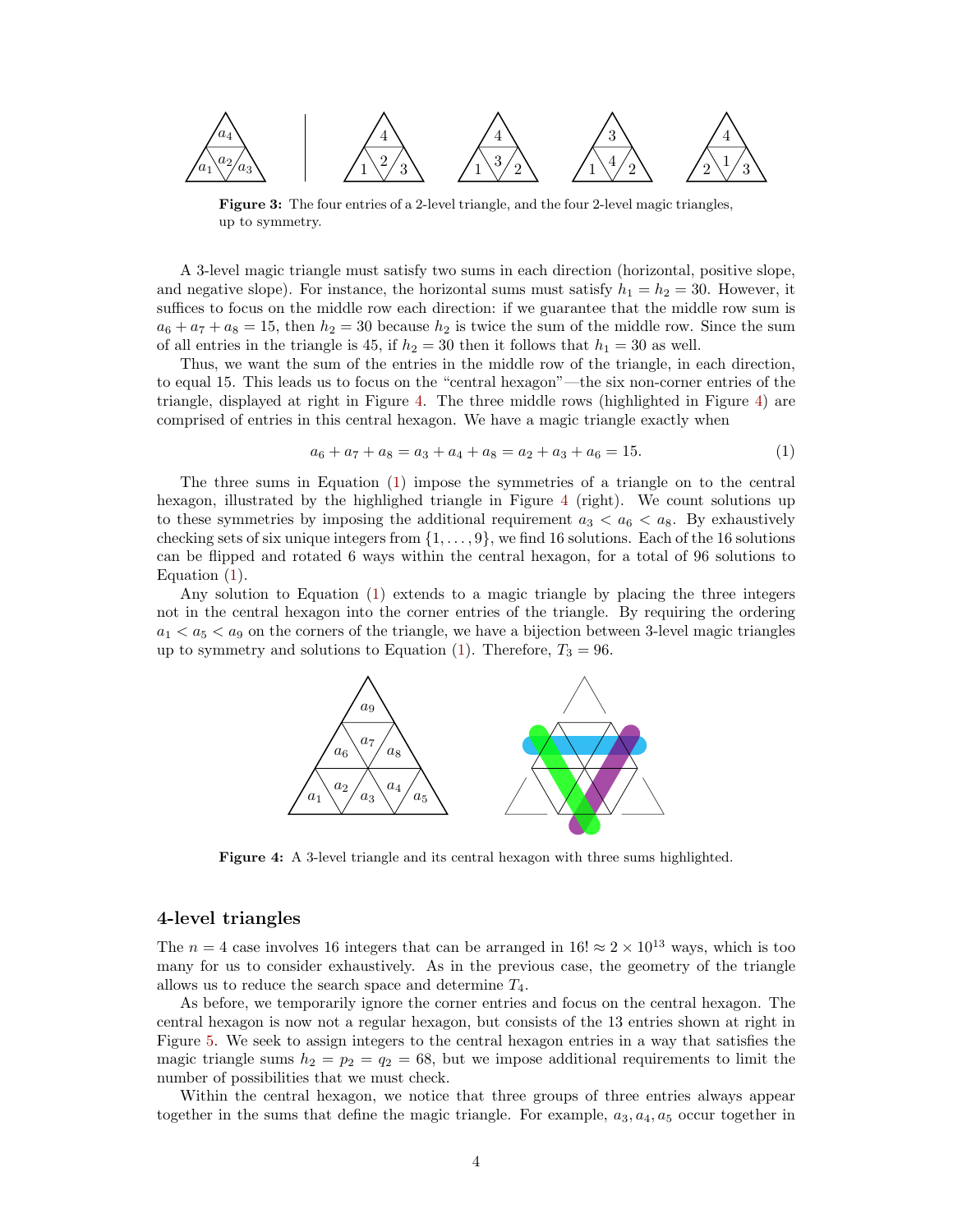the outer horizontal sum  $h_1$ , and also in the inner sums of positive and negative slope,  $p_2$  and  $q_2$ . Thus, permutations among these three entries do not change the sums. We let  $A = \{a_3, a_4, a_5\}$ , as illustrated in Figure [5.](#page-4-0) Similarly,  $a_8, a_9, a_{13}$  always appear together in the sums, so we let  $B = \{a_8, a_9, a_{13}\}.$  We let  $C = \{a_{11}, a_{12}, a_{15}\}.$  the third set of three entries that always appear together in the sums. As we search for solutions, we may thus impose a relative order on the entries within each group:

<span id="page-4-1"></span>
$$
a_3 < a_4 < a_5, \qquad a_8 < a_9 < a_{13}, \qquad \text{and} \qquad a_{11} < a_{12} < a_{15}.\tag{2}
$$

Furthermore, the central hexagon itself has six symmetries. Rotating or reflecting the central hexagon within the 4-level triangle simply permutes the sums that define the magic triangle. We thus impose the additional requirement

<span id="page-4-2"></span>
$$
a_2 < a_6 < a_{14}.\tag{3}
$$

Thus, we seek an assignment of 13 integers from  $\{1, \ldots, 16\}$  to the entries of the central hexagon such that  $h_2 = p_2 = q_3 = 68$  and Inequalities [\(2\)](#page-4-1) and [\(3\)](#page-4-2) hold. The inequalities reduce the search space to

$$
\binom{16}{13} \cdot \frac{13!}{6^4} = 2,690,688,000
$$

possible assignments of distinct integers to the central hexagon entries; for each we check whether  $h_2 = p_2 = q_3 = 68$  holds. We find 184,056 central hexagon solutions.

Each central hexagon solution yields  $6<sup>4</sup>$  magic triangles: the central hexagon may be positioned in the triangle in 6 ways, and the entries within each region  $A, B$ , and  $C$  may be permuted 6 ways. The corner entries of the triangle are then determined: the three integers not in the central hexagon are the corner entries of the magic triangle, with  $a_1 < a_7 < a_{16}$  to account for the symmetries of the triangle. Therefore, the number of 4-level magic triangles, up to symmetry, is

$$
T_4 = 184,056 \cdot 6^4 = 238,536,576.
$$

<span id="page-4-0"></span>

**Figure 5:** A 4-level triangle (left) and its central hexagon (right) with sets  $A, B$ , and C highlighted.

#### More than 4 levels

Our strategy for counting 3- and 4-level magic triangles generalizes to triangles with 5 or more levels, but the number of possible assignments of integers becomes too large for us to check exhaustively, even when using geometry to limit the search. Thus, we are unable to give an exact value for  $T_n$  with  $n \geq 5$ . This mirrors the situation for magic squares, in that the number of  $m \times m$  magic squares is not known for  $m \geq 6$  [\[3\]](#page-7-4).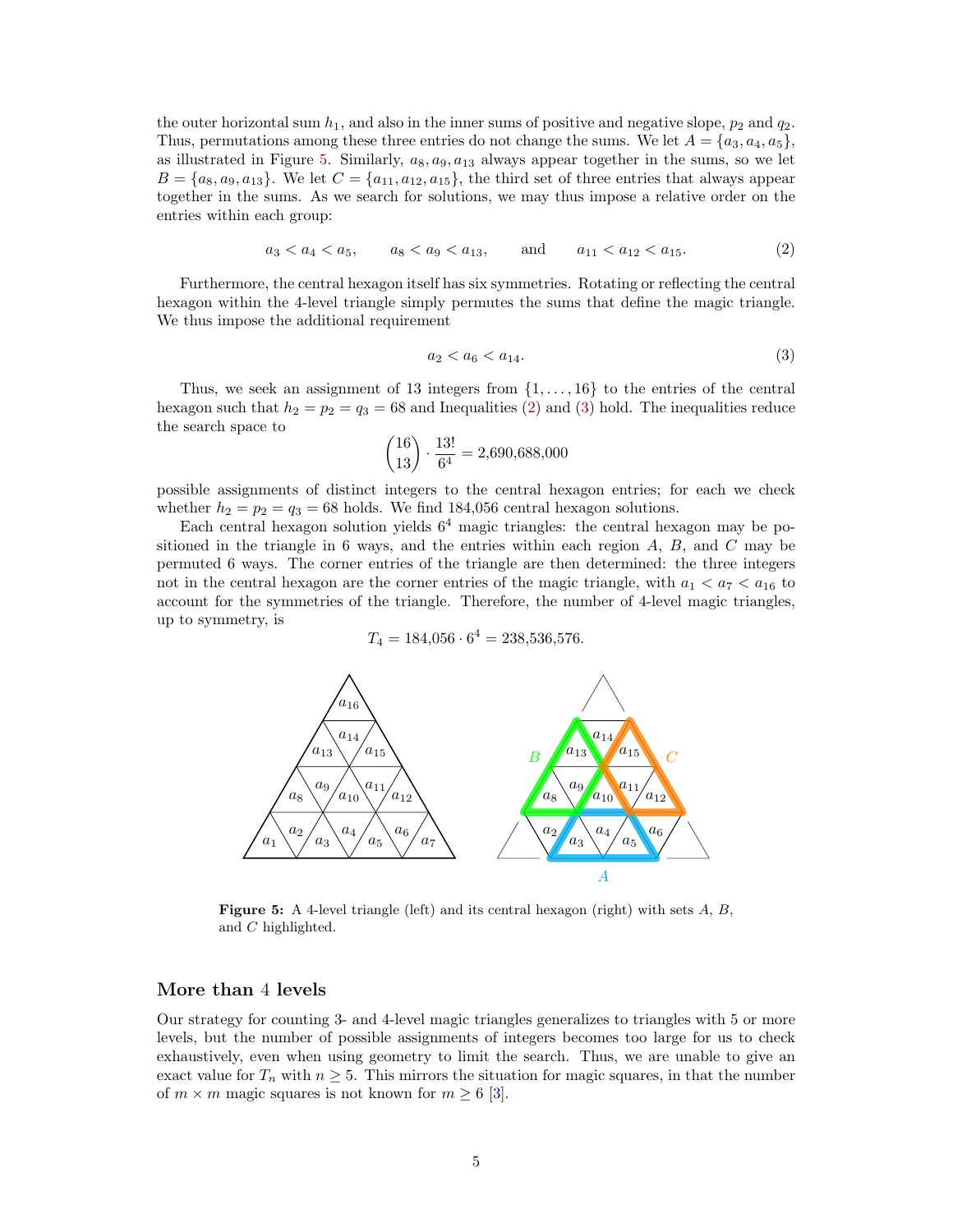We generated ten billion random arrangements of entries in a 5-level triangle and found not even a single magic triangle. This suggests that the frequency of magic triangles among all 5-level triangles is less than one in  $10^{10}$ . Thus, it seems that there are are fewer than

$$
\frac{25!}{6} \cdot \frac{1}{10^{10}} \approx 2.6 \times 10^{14}
$$

5-level magic triangles (up to symmetry), and possibly many fewer.

Instead of random generation, an effective method of finding magic triangles is simulated annealing, a probabilistic algorithm that shuffles entries in a way that is likely to move from a random triangular arrangement to a magic triangle. Simulated annealing is often used to solve combinatorial optimization problems [\[5\]](#page-7-5), and is similar to the method used by Kitajima and Kikuchi to count rare cases of magic squares [\[2\]](#page-7-6).

The simulated annealing algorithm starts with a random triangular arrangement of integers and repeatedly performs the following step: two entries are selected at random and possibly swapped. If swapping the entries moves the arrangement closer to a magic triangle, in the sense that the magic triangle sums move closer to the target value, then the swap is performed. Otherwise, the swap is performed with a probability that decreases with each step, allowing the algorithm to avoid getting trapped in a configuration from which no swap will result in a magic triangle. The algorithms stops when a magic triangle is found.

Using simulated annealing, we have found magic triangles up to size  $n = 10$ . In general, larger  $n$  requires more steps before a magic triangle is found. The simulated annealing algorithm also involves several parameters that must be experimentally tuned for each size of triangle. After tuning the parameters for each n from 3 to 8, we ran  $10,000$  simulations for each n. For each simulation, we recorded the number of steps required to find a magic triangle. Figure [6](#page-5-0) displays the mean and median number of steps for each n.

<span id="page-5-0"></span>

Figure 6: Mean and median number of steps required to find magic triangles for n from 3 to 8, obtained from 10,000 simulated annealing experiments for each  $n$ .

For each  $n$ , the distribution of the number of steps is skewed right: the algorithm often finds magic triangles quickly, but sometimes requires a large number of steps. As such, the median is perhaps the more useful measure of the algorithm's efficiency: in half of the simulations, the algorithm finds a magic triangle in at most the median number of steps.

### 4 Distributions of integers in different positions

Within all magic triangles of a fixed size, are certain integers more commonly found in certain positions? We discover interesting patterns in the frequencies with which integers appear in different positions within 3-level and 4-level magic triangles.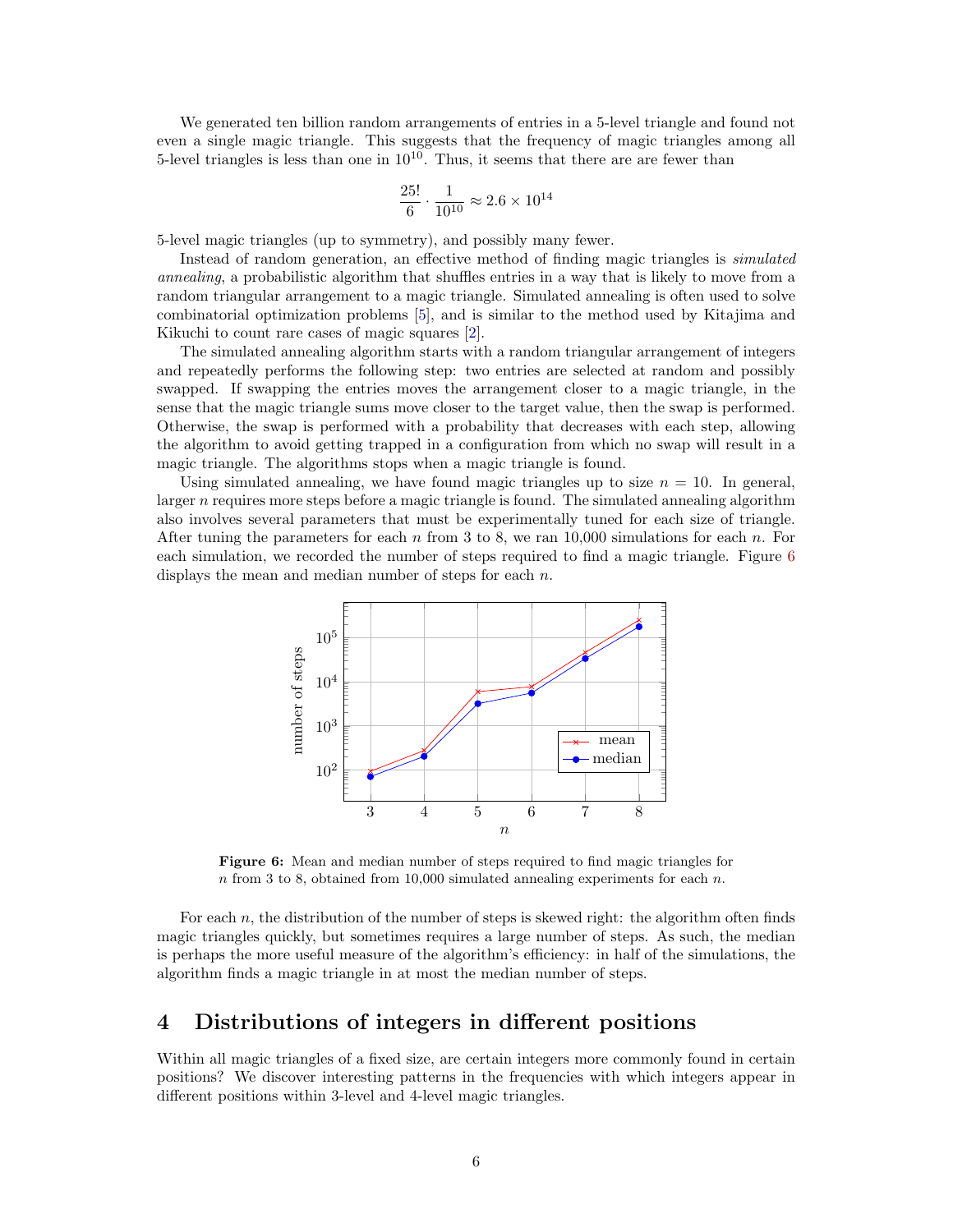#### 3-level triangles

The 3-level triangle contains three orbits of entries under rotations and reflections of the triangle. Referring to Figure [4,](#page-3-1) we call  $\{a_1, a_5, a_9\}$  the *corner entries*,  $\{a_3, a_6, a_8\}$  the *border entries*, and  $\{a_2, a_4, a_7\}$  the *interior entries*. We counted how many times each integer 1, 2, ..., 9 appears in the corner, border, and interior entries among all 96 magic triangles.

Figure [7](#page-6-0) shows the distribution of each integer in all 3-level magic triangles. Intriguingly, the integer 5 never appears in a corner entry, while it appears in a border entry in 72 out of 96 magic triangles. The other odd integers all have the same distribution, most often appearing in the corner entries and rarely appearing in border entries. Similarly, the even integers all have the same distribution, appearing least often in the corners but most often in the border entries.

<span id="page-6-0"></span>

Figure 7: Distribution of integers within all 3-level magic triangles.

#### 4-level triangles

The 4-level triangle also contains orbits of entries under rotations and reflections. With indexing as in Figure [5,](#page-4-0) we call  $\{a_1, a_7, a_{16}\}$  the corner entries,  $A \cup B \cup C$  the border entries,  $\{a_2, a_6, a_{14}\}$ the *interior entries*, and  $a_{10}$  the *center entry*. We found that each integer  $1, \ldots, 16$  occurs in each position with nearly equal frequency, though there are slight differences in the frequencies of integers in corner and border entries compared with interior and center entries.

Surprisingly, any fixed  $k \in \{1, \ldots, 16\}$  appears the same number of times in each corner and border position, and also the same number of times in each interior and center position. However, if k and j are distinct positive integers such that  $k+j\neq 17$ , then k and j appear in each position with slightly different frequencies. Figure [8](#page-7-7) displays the number of magic triangles in which each integer appears in the two combined groups corner/border and interior/center. Note that there are 12 corner/border entries and only 4 interior/center entreis. Thus, if an integer k were equally distributed among all positions in all 4-level magic triangles, then  $k$  would appear in corner/border entries in exactly  $\frac{3}{4}T_4 = 178,902,432$  magic triangles; the vertical axis in Figure [8](#page-7-7) has been constructed to highlight this value. While no integer occurs in exactly this many corner/border entries, Figure [8](#page-7-7) shows which integers occur slightly more often in corner/border entries, and which integers occur slightly more often in interior/center entries.

### 5 Future Research

Our success at finding magic triangles using simulated annealing suggests that we could find an *n*-level magic triangle for any positive integer  $n$ , given enough computation time. However, we have not proved that magic triangles exist for all  $n \in \mathbb{N}$ . We would like to find an algorithm